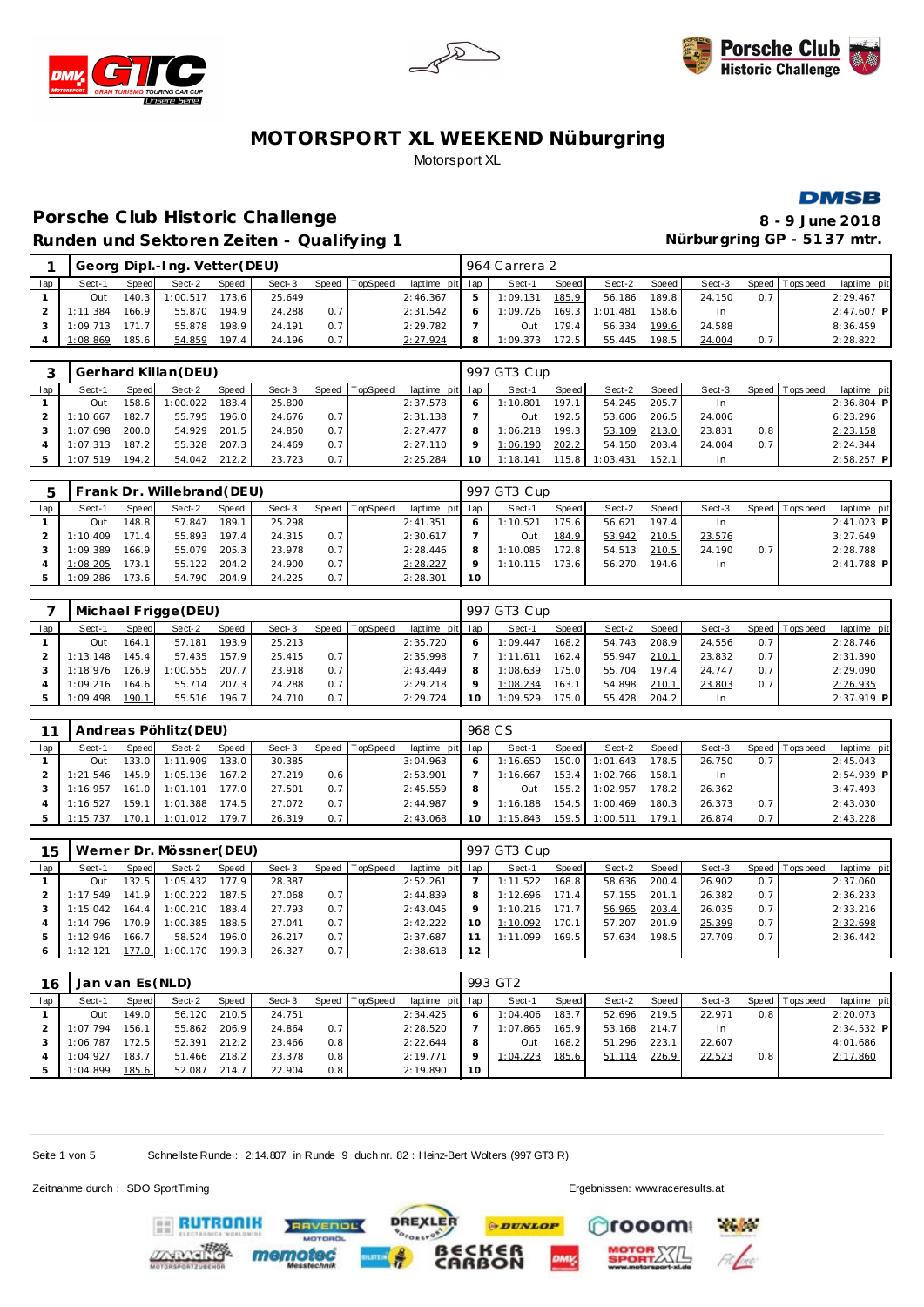







## Porsche Club Historic Challenge **8** - 9 June 2018 Runden und Sektoren Zeiten - Qualifying 1 **Nürburgring GP - 5137 mtr.**

| $\overline{ }$ |          |       | Alexander Klaus (DEU) |       |        |       |          |                 |   | 997 GT3 Cup |       |          |                    |        |                  |                 |              |
|----------------|----------|-------|-----------------------|-------|--------|-------|----------|-----------------|---|-------------|-------|----------|--------------------|--------|------------------|-----------------|--------------|
| lap            | Sect-1   | Speed | Sect-2                | Speed | Sect-3 | Speed | TopSpeed | laptime pit lap |   | Sect-1      | Speed | Sect-2   | Speed              | Sect-3 |                  | Speed Tops peed | laptime pit  |
|                | Out      |       | 133.0 1:00.475        | 145.2 | 27.391 |       |          | 2:43.178        |   | Out         | 153.8 | 56.523   | 195.3              | 25.757 |                  |                 | 4:35.422     |
|                | 1:14.863 | 150.2 | 57.640                | 171.7 | 26.694 | 0.7   |          | 2:39.197        |   | 1:10.454    | 154.9 | 55.975   | 199.6 <sub>1</sub> | 25.312 | 0.7 <sup>1</sup> |                 | 2:31.741     |
|                | 1:13.668 |       | $136.2$   1:00.438    | 146.7 | 27.402 | 0.7   |          | 2:41.508        |   | 1:17.654    | 119.3 | 1:12.377 | 114.8              | In.    |                  |                 | $3:07.643$ P |
|                | 1:16.632 | 145.4 | 1:00.141              | 158.6 |        |       |          | $2:56.391$ P    | 8 |             |       |          |                    |        |                  |                 |              |

| 18  |          |       | Eberhard Faecke (DEU) |       |        |     |                  |                 |         | 997 GT3 Cup |       |          |       |        |     |                 |             |
|-----|----------|-------|-----------------------|-------|--------|-----|------------------|-----------------|---------|-------------|-------|----------|-------|--------|-----|-----------------|-------------|
| lap | Sect-1   | Speed | Sect-2                | Speed | Sect-3 |     | Speed   TopSpeed | laptime pit lap |         | Sect-1      | Speed | Sect-2   | Speed | Sect-3 |     | Speed Tops peed | laptime pit |
|     | Out      | 122.6 | 1:12.049              | 145.0 | 28.172 |     |                  | 3:04.418        |         | 1:14.553    | 157.0 | 59.445   | 197.1 | 25.516 | 0.7 |                 | 2:39.514    |
|     | 1:16.626 | 144.4 | 1:00.408              | 179.7 | 27.719 | 0.7 |                  | 2:44.753        |         | 1:11.797    | 158.6 | 57.650   | 196.4 | 25.879 | 0.7 |                 | 2:35.326    |
|     | 1:17.382 | 158.8 | 59.486                | 185.9 | 26.460 | 0.7 |                  | 2:43.328        |         | 1:13.889    | 159.1 | 58.964   | 187.8 | 25.938 | 0.7 |                 | 2:38.791    |
|     | 1:16.860 | 47.9  | 59.189                | 193.2 | 26.631 | 0.7 |                  | 2:42.680        | $\circ$ | 1:14.472    | 156.7 | 58.555   | 182.1 | 27.043 | 0.7 |                 | 2:40.070    |
|     | 1:15.233 | 151.3 | 59.367                | 194.2 | 25.716 | 0.7 |                  | 2:40.316        | 10      | 1:13.953    | 150.8 | 1:01.368 | 165.1 | 28.648 | 0.7 |                 | 2:43.969    |

| 19  |          |       | Duffner-Bliss (DEU) |              |        |     |                  |              |     | 997 GT3 Cup |       |        |       |        |              |            |             |
|-----|----------|-------|---------------------|--------------|--------|-----|------------------|--------------|-----|-------------|-------|--------|-------|--------|--------------|------------|-------------|
| lap | Sect-1   | Speed | Sect-2              | <b>Speed</b> | Sect-3 |     | Speed   TopSpeed | laptime pit  | lap | Sect-1      | Speed | Sect-2 | Speed | Sect-3 | <b>Speed</b> | Tops pee d | laptime pit |
|     | Out      | 37.6  | 59.375              | 179.1        | 26.463 |     |                  | 2:38.414     | 6   | Out         | 163.6 | 54.042 | 213.0 | 23.740 |              |            | 6:44.546    |
|     | :08.332  | 164.4 | 54.119              | 202.2        | 24.370 | 0.7 |                  | 2:26.821     |     | 1:08.310    | 166.9 | 53.478 | 214.7 | 24.034 | 0.7          |            | 2:25.822    |
|     | : 08.938 | 145.7 | 57.066              | 190.1        | 24.967 | 0.7 |                  | 2:30.971     | 8   | 1:08.151    | 169.3 | 53.965 | 216.9 | 23.515 | 0.7          |            | 2:25.631    |
|     | :08.581  | 169.5 | 54.176              | 201.9        | 24.360 | 0.7 |                  | 2:27.117     | Q   | 1:07.929    | 180.9 | 53.422 | 213.0 | 24.123 | 0.7          |            | 2:25.474    |
|     | 1:12.471 | 168.0 | 56.506              | 192.2        | In     |     |                  | $2:42.199$ P | 10  | 1:07.871    | 175.3 | 53.275 | 217.7 | 23.680 | 0.7          |            | 2:24.826    |

| 22  |          |       | Ed van Heusden (NLD) |              |        |       |          |                 | 944 Turbo |                    |          |       |        |     |                 |             |
|-----|----------|-------|----------------------|--------------|--------|-------|----------|-----------------|-----------|--------------------|----------|-------|--------|-----|-----------------|-------------|
| lap | Sect-1   | Speed | Sect-2               | <b>Speed</b> | Sect-3 | Speed | TopSpeed | laptime pit lap | Sect-1    | Speed I            | Sect-2   | Speed | Sect-3 |     | Speed Tops peed | laptime pit |
|     | 1:27.741 | 136.0 | 1:11.565             | 140.3        | -In    |       |          | $3:17.260$ P    | 1:12.859  | 157.4              | 58.392   | 189.8 | 27.754 | 0.7 |                 | 2:39.005    |
|     | Out      | 133.8 | 1:01.199             | 179.7        | 27.181 |       |          | 5:55.056        | 1:16.201  | 150.4              | 1:02.647 | 180.3 | 26.727 | 0.7 |                 | 2:45.575    |
|     | 1:15.494 | 144.4 | 1:00.196             | 192.2        | 25.827 | 0.7   |          | 2:41.517        | 1:15.999  | 162.4              | 58.653   | 188.5 | 26.582 | 0.7 |                 | 2:41.234    |
|     | 1:12.575 | 161.2 | 1:01.276             | 194.2        | 25.953 | 0.7   |          | 2:39.804        | 1:14.552  | 147.3 <sub>1</sub> | 58.325   | 189.5 | 25.405 | 0.7 |                 | 2:38.282    |

| 23  | Arne Bast (DEU) |       |          |        |        |       |                 |                 | 993 RS   |                    |          |       |        |     |                   |             |  |
|-----|-----------------|-------|----------|--------|--------|-------|-----------------|-----------------|----------|--------------------|----------|-------|--------|-----|-------------------|-------------|--|
| lap | Sect-1          | Speed | Sect-2   | Speed  | Sect-3 | Speed | <b>TopSpeed</b> | laptime pit lap | Sect-1   | Speed I            | Sect-2   | Speed | Sect-3 |     | Speed   Tops peed | laptime pit |  |
|     | Out             | 133.3 | 1:05.926 | 164.61 | 27.692 |       |                 | 3:04.455        | 1:13.245 | 163.4              | 1:00.550 | 190.5 | 26.551 | 0.7 |                   | 2:40.346    |  |
|     | 1:16.007        | 145.7 | 1:02.401 | 169.8  | 26.927 | 0.7   |                 | 2:45.335        | 1:17.458 | 159.5              | 1:01.152 | 189.5 | 26.031 | 0.7 |                   | 2:44.641    |  |
|     | 1:14.230        | 156.1 | 59.869   | 191.5  | 26.902 | 0.7   |                 | 2:41.001        | 1:14.192 | 166.91             | 59.708   | 188.8 | In     |     |                   | 2:51.302 P  |  |
|     | 1:17.411        | 154.5 | 1:00.254 | 187.5  | 26.606 | 0.7   |                 | 2:44.271        | Out      | 156.3 <sub>1</sub> | 59.089   | 194.2 | 25.563 |     |                   | 3:35.368    |  |
|     | 1:15.325        | 156.7 | 59.742   | 190.1  | 26.299 | 0.7   |                 | 2: 41.366       | 1:13.506 | 155.6              | 59.231   | 192.5 | 25.840 | 0.7 |                   | 2:38.577    |  |

| 24  |          |       | Klein-Schuster (DEU) |       |        |       |          |                 |         | 997 GT3 Cup |       |        |       |        |                  |                |             |
|-----|----------|-------|----------------------|-------|--------|-------|----------|-----------------|---------|-------------|-------|--------|-------|--------|------------------|----------------|-------------|
| lap | Sect-1   | Speed | Sect-2               | Speed | Sect-3 | Speed | TopSpeed | laptime pit lap |         | Sect-1      | Speed | Sect-2 | Speed | Sect-3 |                  | Speed Topspeed | laptime pit |
|     | Out      | 129.3 | 1:03.363             | 165.4 | 27.471 |       |          | 2:47.757        |         | 1:07.622    | 171.7 | 59.752 | 116.4 | 26.940 | 0.7              |                | 2:34.314    |
|     | 1:10.226 | 156.1 | 57.257               | 184.9 | 24.508 | 0.7   |          | 2:31.991        | 8       | 1:07.275    | 174.8 | 52.998 | 210.5 | 23.134 | $0.8^{\circ}$    |                | 2:23.407    |
|     | 1:08.814 | 173.1 | 55.134               | 192.2 | 24.811 | 0.7   |          | 2:28.759        | $\circ$ | 1:07.041    | 181.5 | 55.185 | 203.0 | 23.905 | 0.7 <sub>1</sub> |                | 2:26.131    |
|     | 1:08.693 | 175.3 | 54.090               | 195.7 | 23.772 | 0.7   |          | 2:26.555        | 1 O     | 1:08.042    | 171.4 | 58.109 | 155.6 | 25.768 | 0.7              |                | 2:31.919    |
|     | 1:08.503 | '72.5 | 54.047               | 202.2 | In.    |       |          | 2:33.707<br>РI  |         | 1:07.154    | 171.2 | 53.182 | 207.7 | 23.529 | 0.8              |                | 2:23.865    |
|     | Out      | 184.9 | 55.354               | 199.3 | 24.405 |       |          | 3:35.792        | 12      |             |       |        |       |        |                  |                |             |

| 26  |          |        |          |       | Graf Guntbert Freiherr von Lochstopf(DEU) |     |                  |             |         | 993 Coupe |       |          |       |        |     |                |              |
|-----|----------|--------|----------|-------|-------------------------------------------|-----|------------------|-------------|---------|-----------|-------|----------|-------|--------|-----|----------------|--------------|
| lap | Sect-1   | Speed  | Sect-2   | Speed | Sect-3                                    |     | Speed   TopSpeed | laptime pit | lap     | Sect-1    | Speed | Sect-2   | Speed | Sect-3 |     | Speed Topspeed | laptime pit  |
|     | Out      | 152.81 | 1:02.064 | 163.9 | 27.325                                    |     |                  | 2:52.602    | 6       | 1:08.302  | 177.0 | 57.195   | 189.8 | 24.200 | 0.7 |                | 2:29.697     |
|     | 1:13.158 | 79.7   | 57.087   | 177.9 | 25.232                                    | 0.7 |                  | 2:35.477    |         | 1:09.257  | 187.2 | 55.402   | 191.5 | 24.737 | 0.7 |                | 2:29.396     |
|     | 1:09.774 | 184.0  | 56.355   | 179.1 | 24.796                                    | 0.7 |                  | 2:30.925    | 8       | 1:09.186  | 190.5 | 55.113   | 191.8 | 24.143 | 0.7 |                | 2:28.442     |
|     | 1:09.263 | 186.9  | 56.167   | 187.2 | 24.035                                    | 0.7 |                  | 2:29.465    | $\circ$ | 1:08.832  | 186.5 | 56.909   | 183.4 | 24.316 | 0.7 |                | 2:30.057     |
|     | 1:09.110 | 196.0  | 55.108   | 189.1 | 24.131                                    | 0.7 |                  | 2:28.349    | 10      | 1:09.260  | 189.5 | 1:05.569 | 124.7 | -In    |     |                | $2:55.729$ P |

DREXLER

**PDUNLOP** 

ៜ៓

Seite 2 von 5 Schnellste Runde : 2:14.807 in Runde 9 duch nr. 82 : Heinz-Bert Walters (997 GT3 R)

**TVENDL** 

Zeitnahme durch : SDO SportTiming Ergebnissen: [www.raceresults.a](www.raceresults.at)t

**EE RUTRONIK** 

rooom

**Particular**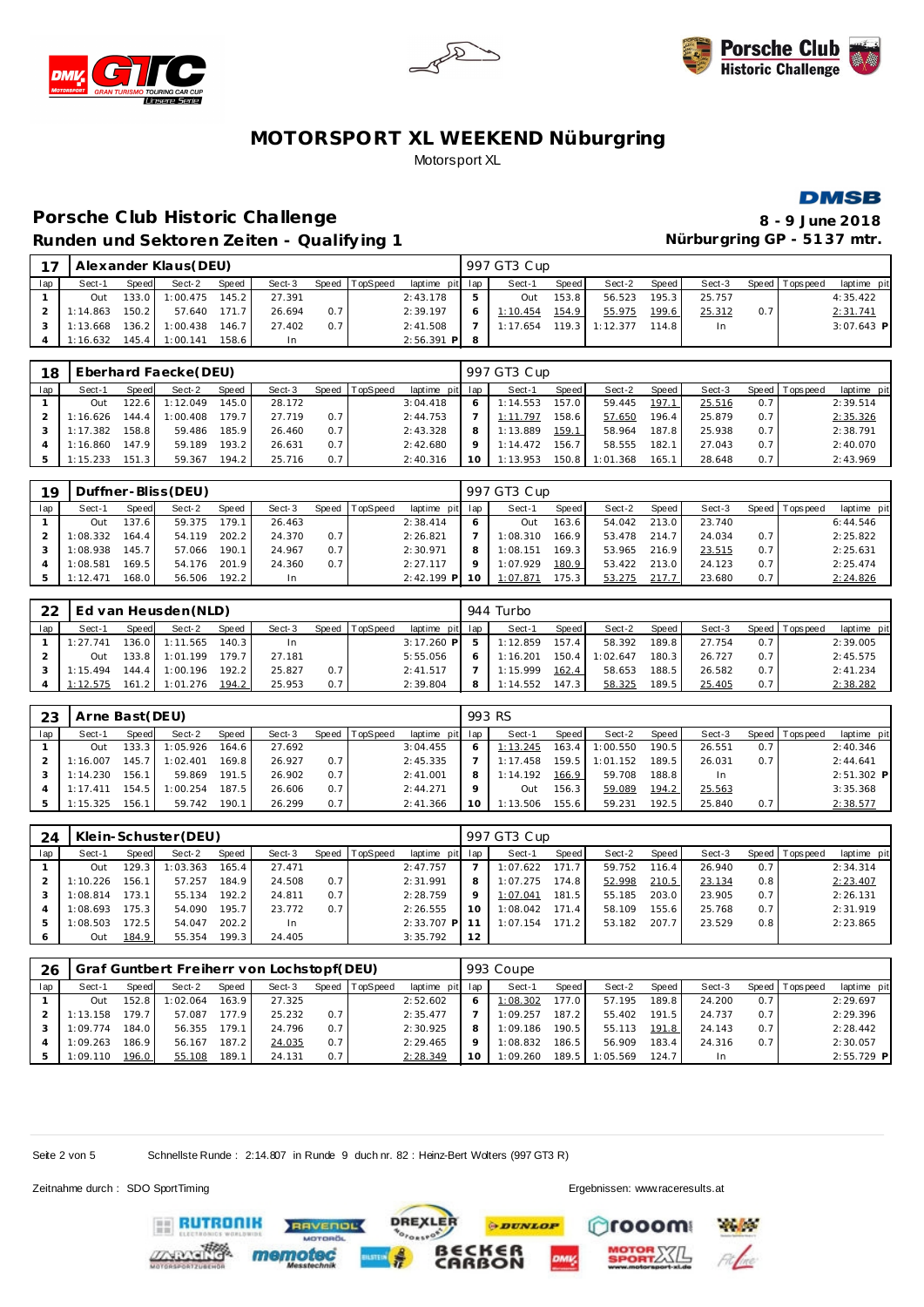





#### **DMSB**

# Porsche Club Historic Challenge **8** - 9 June 2018 **Runden und Sektoren Ze iten - Qualify ing 1 Nürburgring GP - 51 37 mtr.**

| 35  |          |        | 「orsten Klimmer(DEU) |       |        |       |          |                 |         | 964 RSR 3.8 |       |        |       |        |         |                  |             |
|-----|----------|--------|----------------------|-------|--------|-------|----------|-----------------|---------|-------------|-------|--------|-------|--------|---------|------------------|-------------|
| lap | Sect-1   | Speed  | Sect-2               | Speed | Sect-3 | Speed | TopSpeed | laptime pit lap |         | Sect-1      | Speed | Sect-2 | Speed | Sect-3 | Speed I | <b>Tops peed</b> | laptime pit |
|     | Out      | 120.0  | 1:03.606             | 165.6 | 27.668 |       |          | 2:55.126        |         | 1:12.059    | 166.7 | 58.611 | 186.2 | 25.574 | 0.7     |                  | 2:36.244    |
|     | 1:14.744 | 157.01 | 59.362               | 181.8 | 26.363 | 0.7   |          | 2:40.469        | 8       | 1:11.623    | 167.4 | 58.435 | 173.6 | 25.761 | 0.7     |                  | 2:35.819    |
|     | 1:13.657 | 143.6  | 1:01.398             | 160.7 | 27.172 | 0.7   |          | 2:42.227        | $\circ$ | 1:11.845    | 157.4 | 58.356 | 162.2 | 26.441 | 0.7     |                  | 2:36.642    |
|     | 1:16.451 | 152.5  | 1:00.479             | 171.4 |        |       |          | $2:55.752$ P    |         | 1:13.410    | 157.2 | 58.898 | 183.1 | 25.526 | 0.7     |                  | 2:37.834    |
|     | Out      | 145.0  | 1:00.602             | 169.8 | 26.461 |       |          | 3:45.374        |         | 1:12.154    | 168.0 | 58.018 | 186.9 | 25.928 | 0.7     |                  | 2:36.100    |
|     | 1:12.930 | 158.6  | 59.442               | 176.2 | 26.189 | 0.7   |          | 2:38.561        | 12      |             |       |        |       |        |         |                  |             |

| 39  |              |                        | [homas Braun(DEU) |                    |        |       |          |                 |         | 997 GT3 Cup |       |        |       |        |     |                   |             |
|-----|--------------|------------------------|-------------------|--------------------|--------|-------|----------|-----------------|---------|-------------|-------|--------|-------|--------|-----|-------------------|-------------|
| lap | Sect-1       | Speed                  | Sect-2            | Speed              | Sect-3 | Speed | TopSpeed | laptime pit lap |         | Sect-1      | Speed | Sect-2 | Speed | Sect-3 |     | Speed   Tops peed | laptime pit |
|     | Out          | 15.0                   | :03.623           | 145.2              | 29.281 |       |          | 2:52.982        |         | 1:09.440    | 177.3 | 55.557 | 201.1 | 25.004 | 0.7 |                   | 2:30.001    |
|     | 1:16.706     | 165.4                  | 57.504            | 191.2 <sub>1</sub> | 25.636 | 0.7   |          | 2:39.846        |         | 1:11.938    | 168.5 | 56.381 | 204.9 | 24.680 | 0.7 |                   | 2:32.999    |
|     | 1:10.534     | 179.1                  | 57.383            | 197.1              | 25.612 | 0.7   |          | 2:33.529        | $\circ$ | 1:11.150    | 163.9 | 56.950 | 203.8 | 24.337 | 0.7 |                   | 2:32.437    |
|     | 1:10.282     | 163.1                  | 57.428            | 198.2              | 25.204 | 0.7   |          | 2:32.914        |         | 1:11.316    | 171.4 | 58.790 | 144.4 | 26.595 | 0.7 |                   | 2:36.701    |
| 5   | 1:09.749     | 172.2                  | 56.358            | 204.9              | 24.349 | 0.7   |          | 2:30.456        |         | 1:15.371    | 135.7 | 57.833 | 201.1 | 24.973 | 0.7 |                   | 2:38.177    |
|     | .672<br>1:11 | 171<br>.2 <sub>1</sub> | 56.212            | 203.0              | 25.355 | 0.7   |          | 2:33.239        | 12      |             |       |        |       |        |     |                   |             |

| 41  |          |       | Dr. Seyler-Seyler(DEU) |       |        |       |                 |             |     | 996 GT3 Cup |       |        |       |        |     |                |             |
|-----|----------|-------|------------------------|-------|--------|-------|-----------------|-------------|-----|-------------|-------|--------|-------|--------|-----|----------------|-------------|
| lap | Sect-1   | Speed | Sect-2                 | Speed | Sect-3 | Speed | <b>TopSpeed</b> | laptime pit | lap | Sect-1      | Speed | Sect-2 | Speed | Sect-3 |     | Speed Topspeed | laptime pit |
|     | Out      | 143.8 | 1:02.188               | 166.9 | 27.162 |       |                 | 3:00.366    | 6   | 1:12.126    | 159.8 | 57.246 | 192.2 | 25.362 | 0.7 |                | 2:34.734    |
|     | 1:15.207 | 167.7 | 57.839                 | 189.5 | 26.269 | 0.7   |                 | 2:39.315    |     | 1:11.949    | 153.2 | 56.907 | 199.6 | 25.409 | 0.7 |                | 2:34.265    |
|     | 1:13.484 | 161.2 | 58.301                 | 178.8 | 26.763 | 0.7   |                 | 2:38.548    | 8   | 1:12.215    | 166.9 | 57.465 | 198.9 | 25.653 | 0.7 |                | 2:35.333    |
|     | 1:15.954 | 167   | 1:00.213               | 183.4 | 25.735 | 0.7   |                 | 2:41.902    | Q   | 1:11.915    | 169.8 | 57.482 | 192.2 | 25.141 | 0.7 |                | 2:34.538    |
| 5   | 1:11.079 | 71.4  | 57.266                 | 190.5 | 26.196 | 0.7   |                 | 2:34.541    | 10  | 1:12.589    | 165.4 | 57.046 | 196.0 | 25.367 | 0.7 |                | 2:35.002    |

| 47  |          |       | Wolfgang Bensch(DEU) |       |        |     |                |             |         | 997 GT3 Cup |       |        |       |        |     |                 |             |
|-----|----------|-------|----------------------|-------|--------|-----|----------------|-------------|---------|-------------|-------|--------|-------|--------|-----|-----------------|-------------|
| lap | Sect-1   | Speed | Sect-2               | Speed | Sect-3 |     | Speed TopSpeed | laptime pit | lap     | Sect-1      | Speed | Sect-2 | Speed | Sect-3 |     | Speed Tops peed | laptime pit |
|     | Out      | 124.7 | 1:01.909             | 180.3 | 27.777 |     |                | 2:50.922    | 6       | 1:12.255    | 145.7 | 59.540 | 199.6 | 26.199 | 0.7 |                 | 2:37.994    |
|     | 1:16.053 | 148.4 | 58.782               | 160.7 | 26.983 | 0.7 |                | 2:41.818    |         | 1:15.321    | 162.9 | 58.661 | 195.7 | 26.011 | 0.7 |                 | 2:39.993    |
|     | 1:14.297 | 156.5 | 57.174               | 199.3 | 25.418 | 0.7 |                | 2:36.889    | 8       | 1:12.137    | 157.7 | 57.741 | 186.2 | In.    |     |                 | 2:46.113 P  |
|     | 1:11.653 | 158.4 | 57.741               | 196.4 | 25.833 | 0.7 |                | 2:35.227    | $\circ$ | Out         | 166.4 | 56.442 | 207.3 | 24.691 |     |                 | 4:59.687    |
|     | 1:13.599 | 158.1 | 56.763               | 206.5 | 24.927 | 0.7 |                | 2:35.289    | 10      | 1:10.572    | 161.2 | 55.734 | 204.5 | 25.003 | 0.7 |                 | 2:31.309    |

| 60  |          |       | horsten Rose (DEU) |       |        |     |                |                 |         | 997 GT3 Cup |       |        |       |        |     |                 |             |
|-----|----------|-------|--------------------|-------|--------|-----|----------------|-----------------|---------|-------------|-------|--------|-------|--------|-----|-----------------|-------------|
| lap | Sect-1   | Speed | Sect-2             | Speed | Sect-3 |     | Speed TopSpeed | laptime pit lap |         | Sect-1      | Speed | Sect-2 | Speed | Sect-3 |     | Speed Tops peed | laptime pit |
|     | Out      | 29.0  | 1:04.848           | 151.3 | 27.492 |     |                | 3:03.395        |         | 1:07.062    | 185.6 | 53.391 | 208.9 | 23.953 | 0.7 |                 | 2:24.406    |
|     | 1:16.825 | 164.6 | 57.180             | 192.9 | 24.254 | 0.7 |                | 2:38.259        | 8       | 1:06.575    | 196.4 | 53.257 | 204.5 | 23.663 | 0.8 |                 | 2:23.495    |
|     | 1:09.230 | 182.7 | 54.210             | 197.8 | 24.330 | 0.7 |                | 2:27.770        | $\circ$ | 1:06.818    | 184.0 | 53.097 | 210.9 | 23.605 | 0.8 |                 | 2:23.520    |
|     | 1:07.599 | 184.3 | 54.035             | 200.4 | 24.208 | 0.7 |                | 2:25.842        | 10      | 1:07.194    | 183.7 | 52.952 | 212.6 | 23.615 | 0.8 |                 | 2:23.761    |
|     | : 06.511 | 197.1 | 53.301             | 202.6 | 23.846 | 0.8 |                | 2:23.658        | 11      | 1:06.840    | 185.9 | 53.083 | 204.2 | 23.627 | 0.8 |                 | 2:23.550    |
|     | 1:06.529 | 193.9 | 52.703             | 206.9 | 23.922 | 0.8 |                | 2:23.154        | 12      |             |       |        |       |        |     |                 |             |

| 6 <sup>1</sup> | Erich Hautz (DEU) |       |          |       |        |     |                |                 |    | 996 GT3 Cup |       |          |       |        |     |                |              |
|----------------|-------------------|-------|----------|-------|--------|-----|----------------|-----------------|----|-------------|-------|----------|-------|--------|-----|----------------|--------------|
| lap            | Sect-1            | Speed | Sect-2   | Speed | Sect-3 |     | Speed TopSpeed | laptime pit lap |    | Sect-1      | Speed | Sect-2   | Speed | Sect-3 |     | Speed Topspeed | laptime pit  |
|                | Out               | 145.2 | 1:04.156 | 173.1 | 27.045 |     |                | 2:53.806        |    | 1:10.051    | 174.5 | 57.657   | 192.5 | 24.985 | 0.7 |                | 2:32.693     |
|                | 1:16.331          | 161.0 | 59.200   | 188.2 | 25.553 | 0.7 |                | 2:41.084        | 8  | 1:10.528    | 171.7 | 57.477   | 192.9 | 24.337 | 0.7 |                | 2:32.342     |
|                | 1:15.466          | 159.5 | : 00.119 | 181.2 | 25.169 | 0.7 |                | 2:40.754        | 9  | 1:11.334    | 185.2 | 55.506   | 198.9 | 24.066 | 0.7 |                | 2:30.906     |
|                | 1:12.709          | 167.7 | 58.420   | 183.7 | 25.360 | 0.7 |                | 2:36.489        | 10 | 1:10.115    | 179.1 | 56.464   | 186.5 | 24.280 | 0.7 |                | 2:30.859     |
|                | 1:15.789          | 159.5 | 1:00.520 | 166.2 | 25.842 | 0.7 |                | 2:42.151        |    | 1:20.033    | 142.7 | 1:00.889 | 165.6 | In     |     |                | $2:56.365$ P |
| 6              | 1:11.249          | 177.0 | 1:02.003 | 184.3 | 25.125 | 0.7 |                | 2:38.377        | 12 |             |       |          |       |        |     |                |              |

| 68  |          |       | Peter Schepperheyn(DEU) |       |        |     |                |                 |    | 997 GT3 Cup |       |        |       |        |     |                 |             |
|-----|----------|-------|-------------------------|-------|--------|-----|----------------|-----------------|----|-------------|-------|--------|-------|--------|-----|-----------------|-------------|
| lap | Sect-1   | Speed | Sect-2                  | Speed | Sect-3 |     | Speed TopSpeed | laptime pit lap |    | Sect-1      | Speed | Sect-2 | Speed | Sect-3 |     | Speed Tops peed | laptime pit |
|     | Out      | 149.8 | 1:00.088                | 144.6 | 24.785 |     |                | 2:36.359        |    | Out         | 151.0 | 55.293 | 168.5 | 23.018 |     |                 | 3:52.681    |
|     | : 07.436 | 142.1 | 54.976                  | 203.8 | 23.077 | 0.7 |                | 2:25.489        |    | 1:06.157    | 180.3 | 51.644 | 224.5 | 22.530 | 0.8 |                 | 2:20.331    |
|     | 1:06.834 | 149.6 | 53.709                  | 204.5 | 23.345 | 0.8 |                | 2:23.888        |    | 1:05.171    | 192.2 | 51.754 | 221.8 | 22.531 | 0.8 |                 | 2:19.456    |
|     | 1:06.675 | 169.8 | 52.294                  | 220.0 | 23.023 | 0.8 |                | 2:21.992        | 10 | 1:05.561    | 172.0 | 52.594 | 220.9 | 23.020 | 0.8 |                 | 2:21.175    |
|     |          |       |                         |       |        |     |                |                 |    |             |       |        |       |        |     |                 |             |

Seite 3 von 5 Schnellste Runde : 2:14.807 in Runde 9 duch nr. 82 : Heinz-Bert Walters (997 GT3 R)

mem

Zeitnahme durch : SDO SportTiming Ergebnissen: [www.raceresults.a](www.raceresults.at)t

**ERUTRONIK** 

**Physical** 

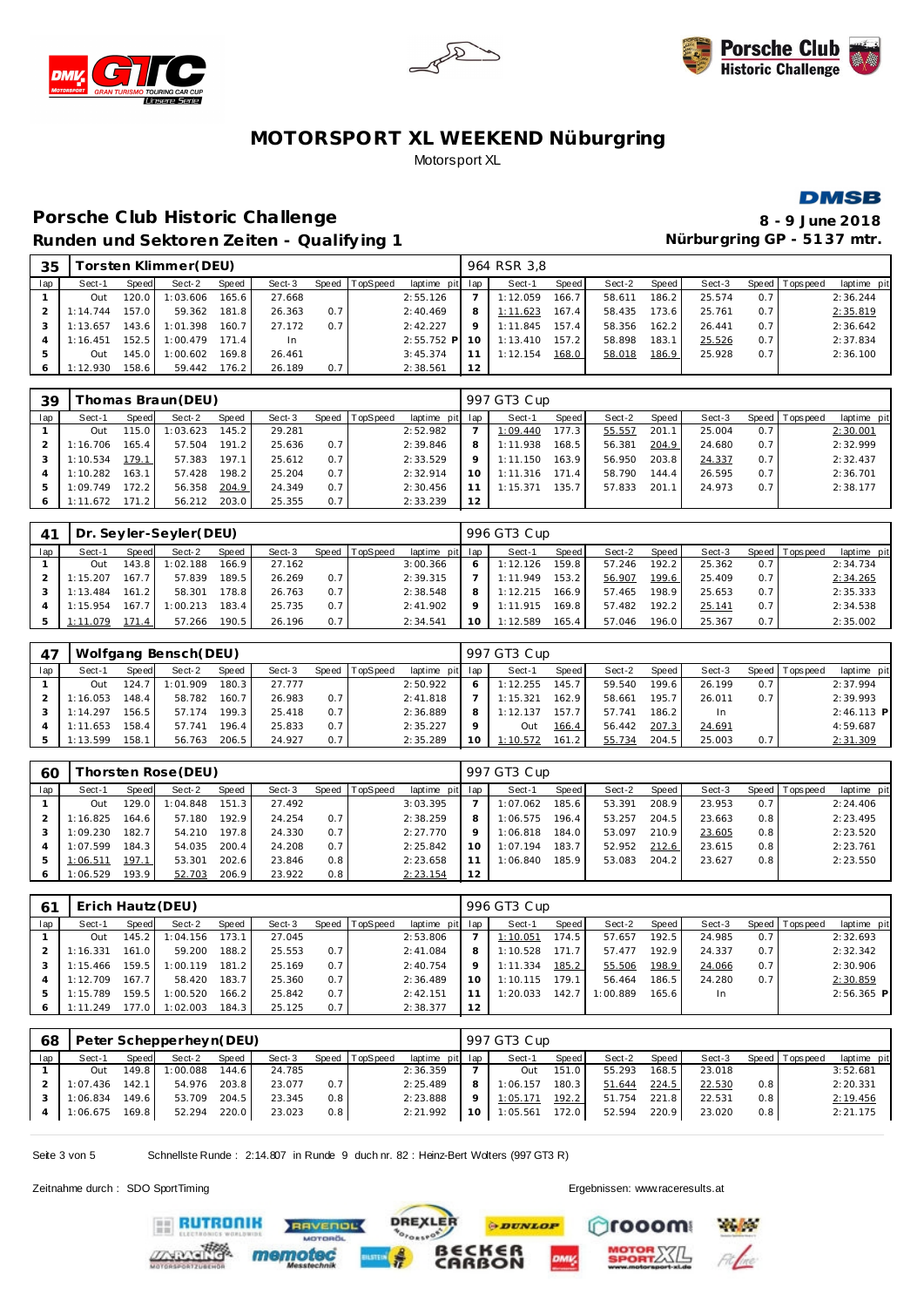





# Porsche Club Historic Challenge **8** - 9 June 2018

**DMSB** 

**Runden und Sektoren Ze iten - Qualify ing 1 Nürburgring GP - 51 37 mtr.**

| 0.0001           | 177.0 | 52.308 219.5<br>. | 23.400 | 0.8 | 2:21.708       | 1:10.524 | 163.6 | 56.364 | 184.6 | In | $2:37.911$ P |
|------------------|-------|-------------------|--------|-----|----------------|----------|-------|--------|-------|----|--------------|
| $1:09.709$ 153.4 |       | 54.469 202.6      |        |     | 2:35.343 PI 12 |          |       |        |       |    |              |
|                  |       |                   |        |     |                |          |       |        |       |    |              |

| 73  |          |                    | Udo Schwarz (DEU) |       |        |       |          |             |     | 997 GT3 Cup |              |          |       |           |         |            |              |
|-----|----------|--------------------|-------------------|-------|--------|-------|----------|-------------|-----|-------------|--------------|----------|-------|-----------|---------|------------|--------------|
| lap | Sect-1   | Speed              | Sect-2            | Speed | Sect-3 | Speed | TopSpeed | laptime pit | lap | Sect-1      | <b>Speed</b> | Sect-2   | Speed | Sect-3    | Speed I | Tops pee d | laptime pit  |
|     | Out      | 122.3              | 1:02.876          | 164.1 | 27.736 |       |          | 2:51.250    |     | 1:10.911    | 174.2        | 57.352   | 198.2 | <b>In</b> |         |            | $2:40.129$ P |
|     | 1:12.912 | 179.7 <sub>1</sub> | 57.941            | 190.5 | 25.375 | 0.7   |          | 2:36.228    | 8   | Out         | 176.5        | 57.571   | 196.0 | 25.885    |         |            | 3:15.455     |
|     | 1:11.518 | 176.8              | 57.252            | 196.4 | 25.348 | 0.7   |          | 2:34.118    | Q   | 1:10.715    | 186.5        | 56.786   | 200.4 | 25.568    | 0.7     |            | 2:33.069     |
|     | 1:10.348 | 180.6              | 57.245            | 176.8 | 27.138 | 0.7   |          | 2:34.731    | 10  | 1:10.836    | 182.1        | 57.666   | 196.4 | 25.506    | 0.7     |            | 2:34.008     |
|     | 1:11.854 | 183.1              | 56.882            | 196.0 | 25.386 | 0.7   |          | 2:34.122    |     | 1:13.088    | 132.4        | 1:12.076 | 131.7 | <b>In</b> |         |            | $3:05.212$ P |
|     | 1:09.610 | 181.5              | 56.227            | 197.8 | 25.196 | 0.7   |          | 2:31.033    | 12  |             |              |          |       |           |         |            |              |

| 78  | Klaus Horn (DEU) |       |          |       |        |       |          |                 |    | 997 GT3 Cup |                    |        |       |        |     |                |              |
|-----|------------------|-------|----------|-------|--------|-------|----------|-----------------|----|-------------|--------------------|--------|-------|--------|-----|----------------|--------------|
| lap | Sect-1           | Speed | Sect-2   | Speed | Sect-3 | Speed | TopSpeed | laptime pit lap |    | Sect-1      | Speed              | Sect-2 | Speed | Sect-3 |     | Speed Topspeed | laptime pit  |
|     | Out              | 114.8 | 1:09.975 | 151.5 | 26.592 |       |          | 3:17.997        |    | 1:04.163    | 204.2              | 50.724 | 217.7 | 22.370 | 0.8 |                | 2:17.257     |
|     | 1:08.129         | 178.5 | 53.369   | 208.5 | 23.622 | 0.7   |          | 2:25.120        | 8  | 1:05.061    | 197.4              | 52.412 | 212.2 | In.    |     |                | $2:25.641$ P |
|     | 1:06.150         | 189.1 | 51.891   | 215.6 | 23.024 | 0.8   |          | 2:21.065        |    | Out         | 195.7              | 51.917 | 216.9 | 22.535 |     |                | 3:21.366     |
|     | 1:04.828         | 205.7 | 51.111   | 219.5 | 26.504 | 0.8   |          | 2:22.443        | 10 | 1:04.600    | 200.0              | 50.650 | 224.1 | 22.444 | 0.8 |                | 2:17.694     |
|     | 1:05.271         | 194.9 | 54.891   | 201.1 | 23.538 | 0.8   |          | 2:23.700        |    | 1:03.682    | 199.6 <sub>1</sub> | 50.765 | 226.4 | 22.269 | 0.8 |                | 2:16.716     |
|     | 1:04.423         | 206.7 | 51.674   | 216.9 | 23.055 | 0.8   |          | 2:19.152        | 12 |             |                    |        |       |        |     |                |              |

| 79  |          | Pablo Briones (CHL) |          |       |        | 997 GT3 Cup |                |                 |   |          |       |          |        |        |     |                 |              |
|-----|----------|---------------------|----------|-------|--------|-------------|----------------|-----------------|---|----------|-------|----------|--------|--------|-----|-----------------|--------------|
| lap | Sect-1   | Speed               | Sect-2   | Speed | Sect-3 |             | Speed TopSpeed | laptime pit lap |   | Sect-1   | Speed | Sect-2   | Speed  | Sect-3 |     | Speed Tops peed | laptime pit  |
|     | Out      | 94.8                | 1:09.984 | 126.3 | 29.115 |             |                | 3:20.665        | ь | 1:12.295 | 164.1 | 55.450   | 202.61 | 24.917 | 0.7 |                 | 2:32.662     |
|     | 1:15.168 | 154.5               | 58.413   | 145.2 | 30.264 | 0.7         |                | 2:43.845        | O | 1:09.498 | 162.7 | 54.703   | 208.1  | 24.539 | 0.7 |                 | 2:28.740     |
|     | 1:09.929 | 161.4               | 55.975   | 194.2 | 24.889 | 0.7         |                | 2:30.793        |   | 1:16.809 | 140.3 | 1:00.013 | 178.5  | In.    |     |                 | $2:58.968$ P |
|     | 1:09.566 | 164.1               | 54.828   | 203.4 | 24.682 | 0.7         |                | 2:29.076        | 8 |          |       |          |        |        |     |                 |              |

| 82  |          |       | Heinz-Bert Wolters(DEU) |       |        |     |                |              |         | 997 GT3 R |       |        |       |        |     |                |             |
|-----|----------|-------|-------------------------|-------|--------|-----|----------------|--------------|---------|-----------|-------|--------|-------|--------|-----|----------------|-------------|
| lap | Sect-1   | Speed | Sect-2                  | Speed | Sect-3 |     | Speed TopSpeed | laptime pit  | lap     | Sect-1    | Speed | Sect-2 | Speed | Sect-3 |     | Speed Topspeed | laptime pit |
|     | Out      | 174.5 | 52.480                  | 208.5 | 22.368 |     |                | 2:23.228     |         | 1:03.923  | 210.5 | 50.637 | 223.6 | 21.799 | 0.8 |                | 2:16.359    |
|     | : 04.215 | 192.9 | 51.435                  | 216.0 | 22.732 | 0.8 |                | 2:18.382     | 8       | 1:03.531  | 210.9 | 50.151 | 227.8 | 21.819 | 0.8 |                | 2:15.501    |
|     | : 07.704 | 195.3 | 52.197                  | 206.5 | In.    |     |                | $2:29.217$ P | $\circ$ | 1:03.287  | 217.7 | 49.822 | 230.8 | 21.698 | 0.8 |                | 2:14.807    |
|     | Out      | 165.4 | 58.369                  | 180.0 | In.    |     |                | $4:34.976$ P | 10      | 1:05.134  | 215.6 | 50.572 | 228.8 | 22.144 | 0.8 |                | 2:17.850    |
| 5   | Out      | 214.3 | 51.586                  | 212.2 | 23.145 |     |                | 5:06.385     |         | 1:03.918  | 216.4 | 49.994 | 232.3 | 21.685 | 0.8 |                | 2:15.597    |
| 6   | : 07.362 | 198.5 | 51.155                  | 217.7 | 22.169 | 0.8 |                | 2:20.686     | 12      |           |       |        |       |        |     |                |             |

| 83  |          |       | Christian Voigtländer (DEU) |       |        |       |          |                 |    | 997 GT3 Cup |       |        |       |        |     |                |             |
|-----|----------|-------|-----------------------------|-------|--------|-------|----------|-----------------|----|-------------|-------|--------|-------|--------|-----|----------------|-------------|
| lap | Sect-1   | Speed | Sect-2                      | Speed | Sect-3 | Speed | TopSpeed | laptime pit lap |    | Sect-1      | Speed | Sect-2 | Speed | Sect-3 |     | Speed Topspeed | laptime pit |
|     | Out      | 127.5 | 59.629                      | 176.8 | 26.334 |       |          | 2:41.342        |    | 1:08.687    | 165.6 | 55.864 | 197.4 | 24.785 | 0.7 |                | 2:29.336    |
|     | 1:12.406 | 135.5 | 1:00.131                    | 162.2 | 26.015 | 0.7   |          | 2:38.552        | 8  | 1:09.223    | 159.3 | 55.739 | 201.9 | 24.910 | 0.7 |                | 2:29.872    |
|     | 1:10.146 | 150.0 | 58.316                      | 187.2 | 25.351 | 0.7   |          | 2:33.813        |    | 1:09.510    | 154.9 | 55.374 | 203.8 | 24.613 | 0.7 |                | 2:29.497    |
|     | 1:12.279 | 145.2 | 56.790                      | 191.2 | 25.503 | 0.7   |          | 2:34.572        | 10 | 1:08.132    | 168.8 | 55.741 | 203.4 | 24.662 | 0.7 |                | 2:28.535    |
|     | 1:09.848 | 148.8 | 56.381                      | 195.3 | In.    |       |          | $2:38.935$ P    |    | 1:08.531    | 160.5 | 55.173 | 198.5 | 26.415 | 0.7 |                | 2:30.119    |
|     | Out      | 150.8 | 55.880                      | 192.2 | 24.880 |       |          | 4:03.004        | 12 |             |       |        |       |        |     |                |             |

| 89  |          |       | Matthias Nonn (DEU) |       |        |     |                |                 |    | 997 GT3 R |       |        |       |        |     |                |              |
|-----|----------|-------|---------------------|-------|--------|-----|----------------|-----------------|----|-----------|-------|--------|-------|--------|-----|----------------|--------------|
| lap | Sect-1   | Speed | Sect-2              | Speed | Sect-3 |     | Speed TopSpeed | laptime pit lap |    | Sect-1    | Speed | Sect-2 | Speed | Sect-3 |     | Speed Topspeed | laptime pit  |
|     | Out      | 133.8 | 1:04.215            | 186.5 | 24.729 |     |                | 2:50.669        |    | 1:06.097  | 193.9 | 52.453 | 213.9 | 23.411 | 0.8 |                | 2:21.961     |
|     | 1:10.322 | 78.2  | 54.388              | 196.0 | 24.707 | 0.7 |                | 2:29.417        | 8  | 1:12.178  | 167.4 | 57.488 | 187.2 | In.    |     |                | $2:47.470$ P |
|     | 1:07.927 | 190.1 | 53.150              | 213.0 | 23.743 | 0.7 |                | 2:24.820        | 9  | Out       | 193.2 | 52.407 | 206.1 | 23.361 |     |                | 4:38.140     |
|     | :09.015  | 194.6 | 53.264              | 215.6 | 23.668 | 0.7 |                | 2:25.947        | 10 | 1:05.835  | 197.8 | 52.499 | 218.2 | 23.397 | 0.8 |                | 2:21.731     |
| -5  | : 08.715 | 182.1 | 53.079              | 215.6 | 23.385 | 0.7 |                | 2:25.179        | 11 | 1:05.532  | 204.9 | 51.355 | 221.8 | 22.847 | 0.8 |                | 2:19.734     |
| 6   | 1:06.786 | 196.0 | 52.612              | 212.6 | 23.901 | 0.8 |                | 2:23.299        | 12 |           |       |        |       |        |     |                |              |

Seite 4 von 5 Schnellste Runde : 2:14.807 in Runde 9 duch nr. 82 : Heinz-Bert Wolters (997 GT3 R)

Zeitnahme durch : SDO SportTiming Ergebnissen: [www.raceresults.a](www.raceresults.at)t



**DREXLER PDUNLOP** 

ັ6R<br>ON

rooom **Physical**